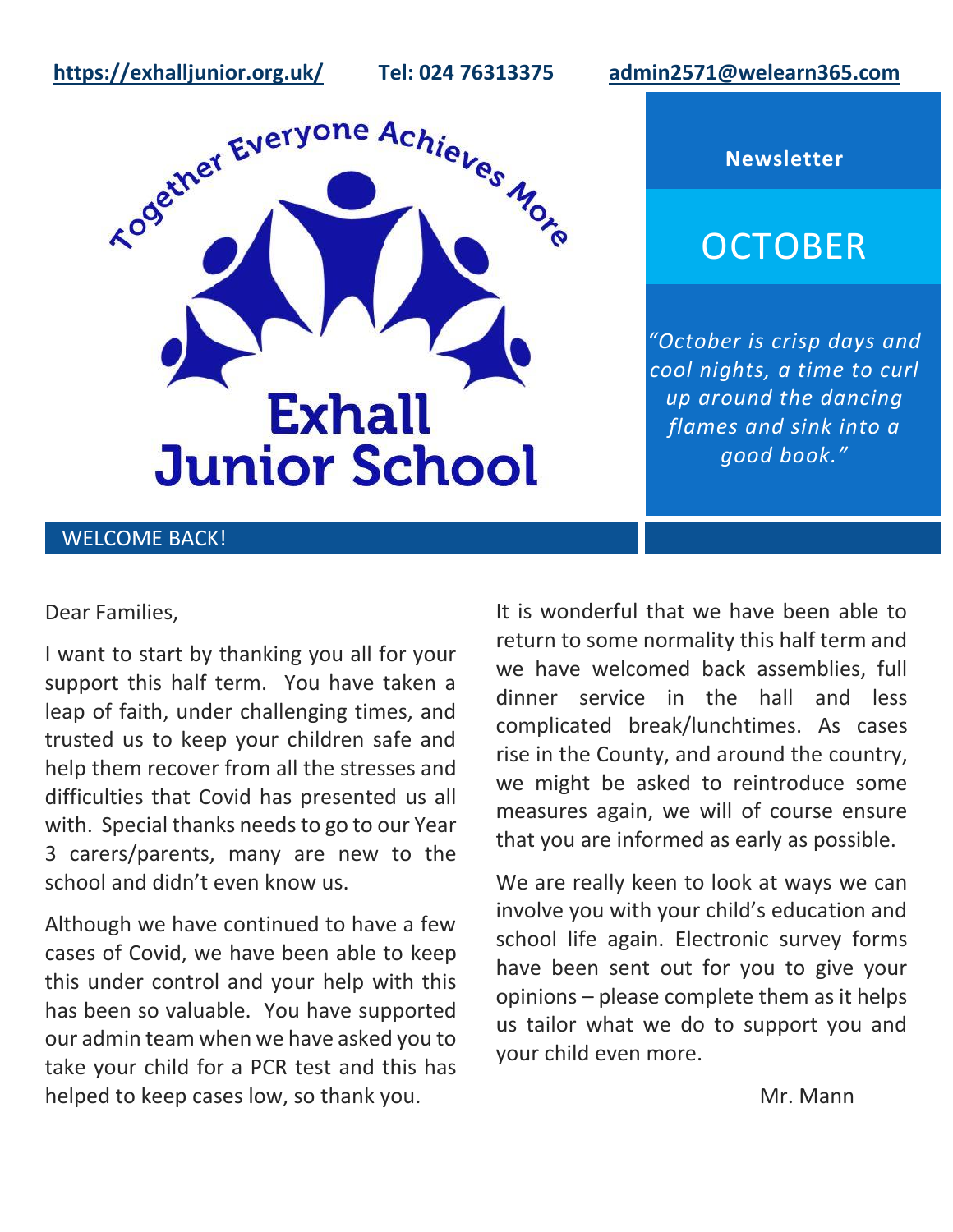#### **DODGEBALL COMPETITION**



The first competitive sports event of the year was the Year 5/6 dodgeball tournament which took place on 18 October 2021.

Our fantastic team thought tactically and strategically throughout the event, winning their first three matches and finishing second in the league stage. Despite their valiant efforts, in the semi-finals the team were unsuccessful in qualifying for the final.

The togetherness shown by the team were an excellent example for the school and set a high standard for the Year 3/4 team to follow in their tournament after half term.



## **SCHOOL UNIFORM EXPECTATIONS**

A reminder of our expectations with regard to school uniform; all of your children are expected to wear approved school uniform every day, unless its their PE day. This includes black school shoes; trainers are not permitted unless in exceptional

circumstances following a discussion with the offce. Any hair accessories should be discreet, not brightly coloured, and jewelry should not be worn with the exception of small studded earrings which should be removed for PE lessons. Thank you for your help and support in reinforcing these rules with your children.

## **EVENTS**

Please keep a close eye on future events, the office and Friends have worked hard on getting dates out to you until summer 2022! Here is the link to the calendar page, though it is on our app. [link](https://exhalljunior.org.uk/calendar) We do have lots of whole school events coming up – Black History, COP26, Diwali and Anti-Bullying Week to name a few. Also, please remember, the photographer will be in school on Wednesday 10 November 2021 to take individual/sibling photographs.

## **ANOTHER JOINT EXHALL SCHOOL EVENT**



There was such a positive feeling from our Exhall picnic in September, it was decided that we need to more things together. Following a suggestion from Mrs Dorman at Exhall Cedars, we are now having a joint Children in Need fundraising event where we are hoping to have our assemblies together via a live link. We are asking children to come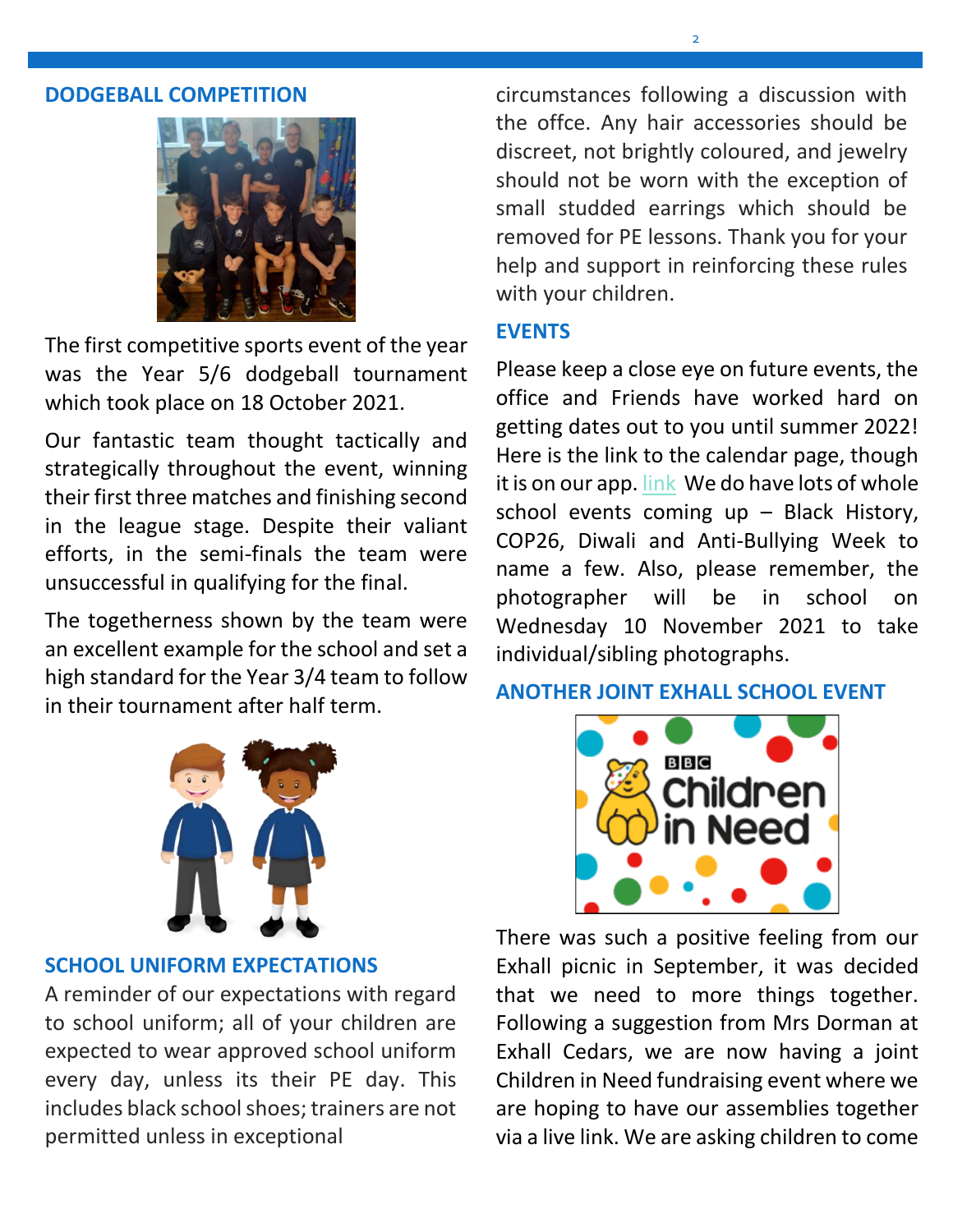into school wearing wigs and/or wellies and give a donation to this worthwhile charity. More details will be sent out by both schools.

## **LUNCHTIME CHANGES**

As one of the many changes here at Exhall Juniors, lunchtimes have had an overhaul.

Zoned activity areas, including team games such as ultimate frisbee and lacrosse; construction and strategy games; quiet areas with reading and board games and the active zone with balls, quoits and hoops, and of course, the parachute, have all meant that children have a wider variety of activities to engage with.

The Midday Supervisors have been leading activities and Year 6 are even being trained to become young play ambassadors.

Everyone has really enjoyed the new structure with lunchtimes now having become so much more purposeful and fun!



## **APPLY FOR YOUR CHILD'S SECONDARY SCHOOL PLACE**

The application process opened on 6 September 2021 and the deadline to apply for a secondary school place is

**31 OCTOBER 2021**. If you apply by this date, you will receive your child's school offer on National Offer Day (1 March 2022). As part of our responsibility to keep your children safe, we have contacted those parents who still need to apply – it's our duty of care to know that our students have a secondary school place for September 2022.



## **CLOCKS GO BACK**

On the last Sunday of October in the UK, the clocks go back by one hour, that will be the 31 October this year. It may feel like a long time since the blue skies of summer, but the moment when the clocks go back marks the end of British Summer Time (BST).

Good news - it also means an extra hour in bed. An easy way to remember which way the clocks change is to think of the seasons: in spring the clocks 'spring forward', while in autumn they 'fall back'.

Please be aware that the mornings will be lighter for a short time, but in the evenings, it will get darker earlier, make sure you support your child and prepare them for this change. Journeys back home will feel different; crossing roads and walking/cycling will all needed to reviewed, and playing out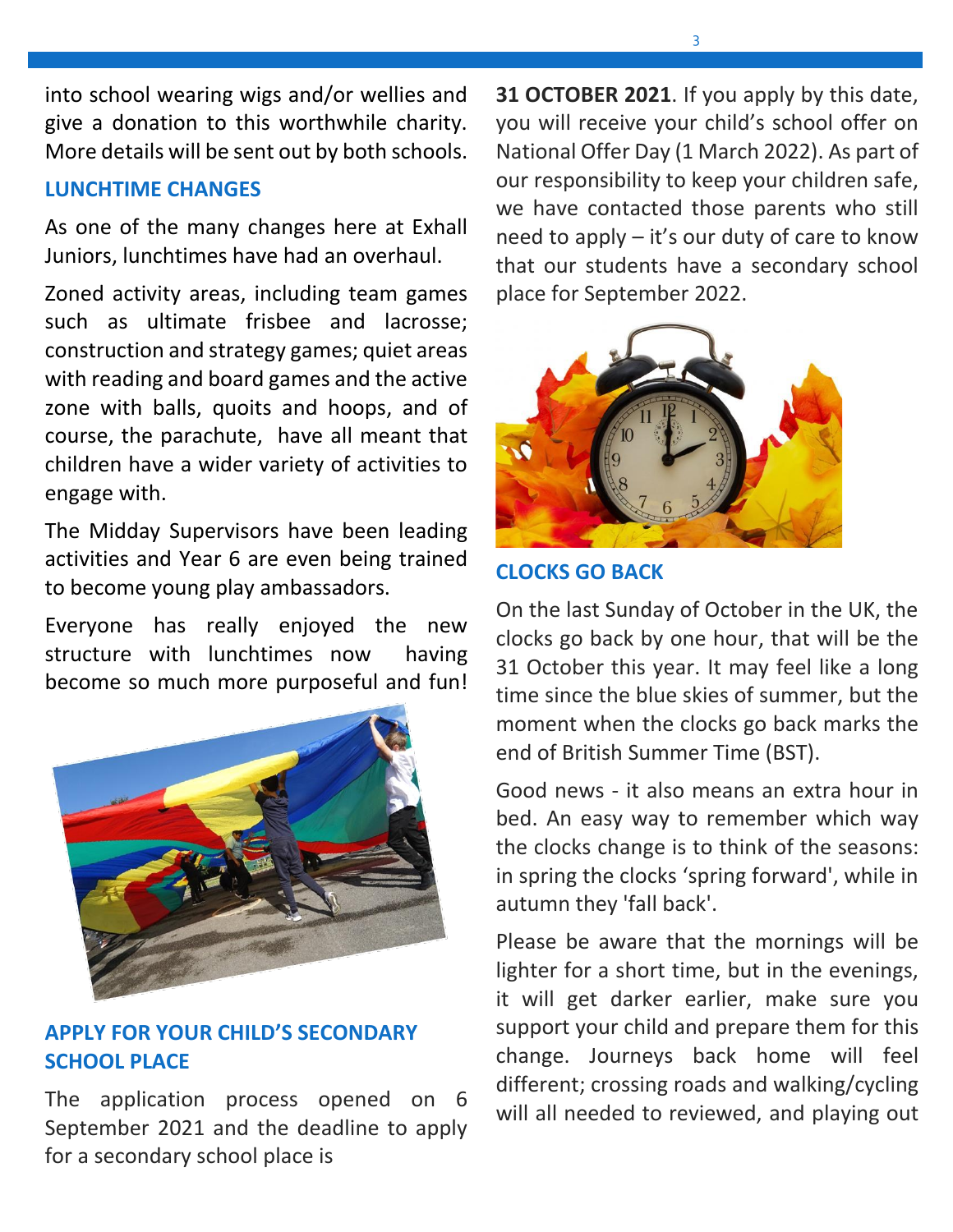when they get home will all need to relooked at as the nights drawn in.

As the children will spending more time indoors, there will be more time for doing things together. Everyone loves to play board games/jigsaws/crafting. All these can be picked up very cheaply in charity shops or supermarkets. Doing these will help also with developing a child's number and strategy skills as well as their creativity.

## **ATTENDANCE**



ATTENDANCE was raised as an area to be improved by OFSTED, and we all understand the importance being in school has on academic and personal success.

The expected attendance for the school this year is 96% or higher, and we say a big thank you to all those students who are on track to achieve this target by the end of the year.

Our weekly competition to see which class has the class mascot in their classroom has been hard fought, with points awarded to the top three classes with the best attendance each week. We also have Punctuality Pete, who is given to the class who have most on time students.

We understand that Covid has an impact but to support your child's education we will be inviting carers/parents for a meeting to discuss attendance where we feel it is a concern.



## **HATS ON!**

We didn't forget to wear our hats on Friday 8 October 2021, and we did manage to raise funds to support the mental health of children and young people across Coventry and Warwickshire. £98.00 was our final total – thank you for your support.

### **HALF TERM FUN**

Here are a few links to some half term activities – here's hoping for some dry weather.

[https://www.warwickshire.gov.uk/directory](https://www.warwickshire.gov.uk/directory/46/october-half-term-holiday-activities/category/341) [/46/october-half-term-holiday](https://www.warwickshire.gov.uk/directory/46/october-half-term-holiday-activities/category/341)[activities/category/341](https://www.warwickshire.gov.uk/directory/46/october-half-term-holiday-activities/category/341)

<https://www.happyfamilyhub.co.uk/>

## **BENEFITS OF HOMEWORK**

To support your child's learning we encourage all students to complete their homework each week, and we reward those that do their work with some free time. We